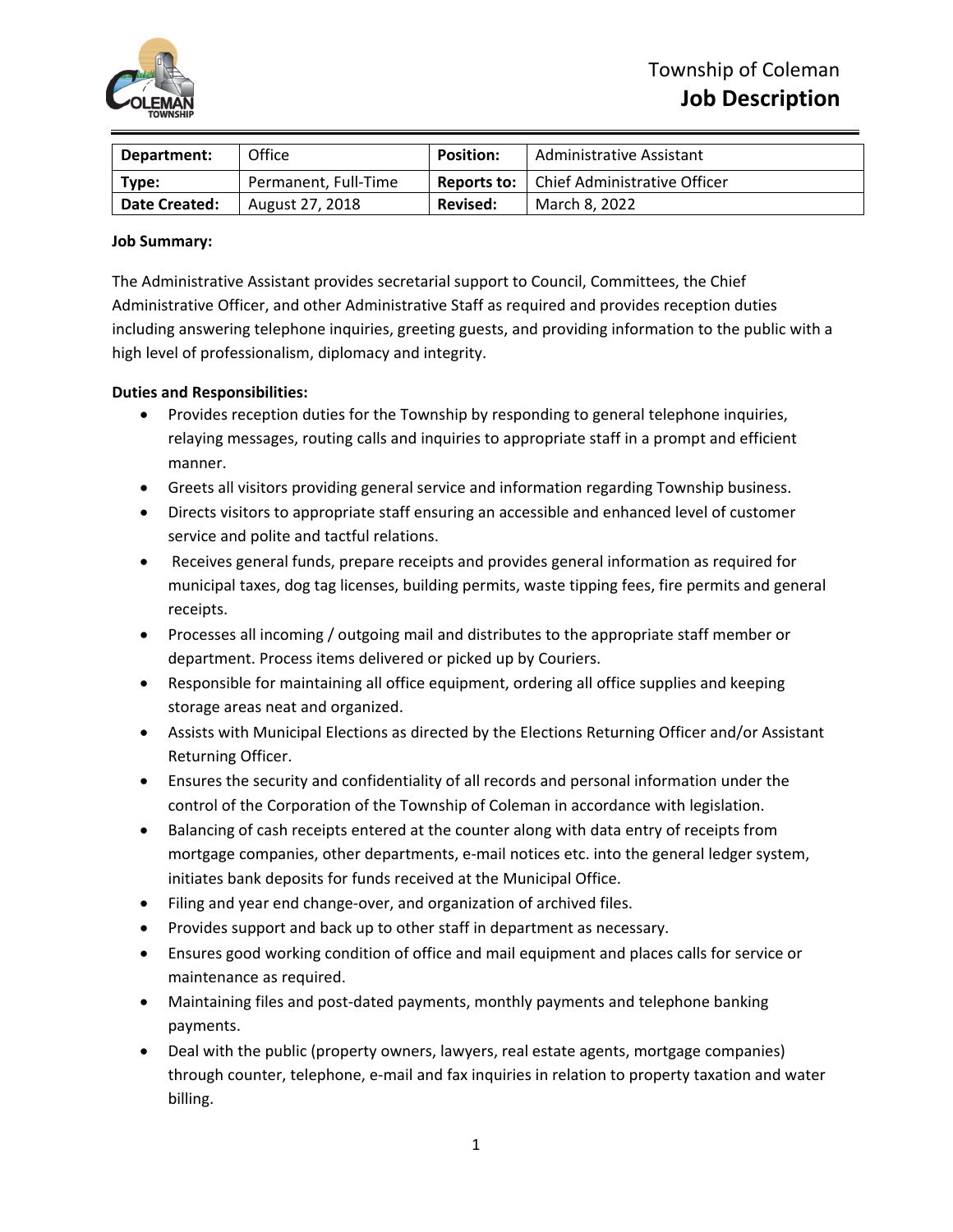

- Assists with inputing accounts payable data and prints cheques as required.
- Assist with the preparation and issuance of tax certificates and in some instances verbal information to property owners, lawyers, etc.
- Assist in maintaining complete and accurate master files for tax and water accounts which includes adding new accounts, address changes and ownership changes.
- Assist with the processing of regular and supplementary tax/water bills and reminders for outstanding balances.
- Reviewing and processing building/demolition permit applications, ensuring compliance with Township's by‐laws.
- Maintains Postage Machine with supplies and insures that machine has adequate postage for the outgoing mail requirements.
- Assists with Municipal Elections as directed by the Elections Returning Officer and/or Assistant Returning Officer.
- Assist with Emergency Preparedness activities for annual compliance.
- Knowledge of the Township's zoning by-law for review and submission of building permit applications.

The above generally describes the duties involved with the position. However, municipal work is varied in nature, employees will be required to perform duties in addition to the above from time to time as directed by the CAO.

# **Supervision**:

• Not applicable

# **Job Specifications:**

- Business Administration Diploma in a related field including office administration, accounting, and other municipal oriented education or equivalent experience.
- Minimum of three years of related experience.
- Working knowledge of Microsoft Word, Excel and Outlook is required.
- Working knowledge of computer hardware and familiarity with billing and collection related software in a medium size operation
- Knowledge of Municipal and Assessment Acts as they relate to tax and water billing and collection.
- A high level of confidentiality, interpersonal, communication and customer relations skills.
- Must possess the ability to work effectively with a minimum of supervision.

# **Key Performance Competencies**:

- Demonstrated ability to work in a fast paced environment, deal with distractions and interruptions due to telephone and counter service;
- Visual and mental concentration to multitask and in use of computing etc.;